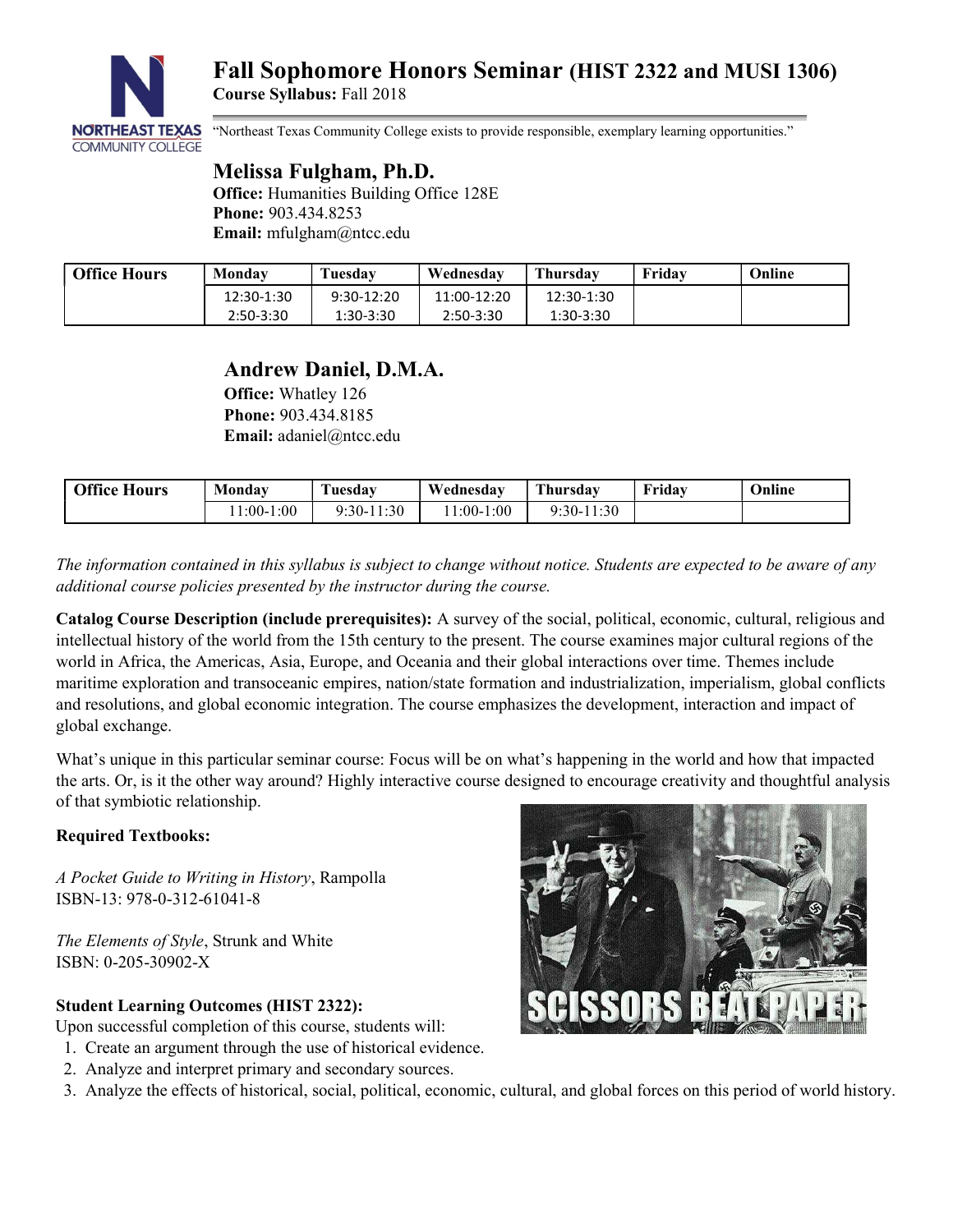### Student Learning Outcomes (MUSI 1306):

Upon successful completion of this course, students will:

- 1. Identify musical works and elements in a variety of styles.
- 2. Analyze the elements and structures of music using appropriate terminology.
- 3. Critically evaluate the influence of social, political, technological, and/or cultural ideas on music.
- 4. Articulate the significance of music as an art form within historical, cultural and social contexts.

#### Lectures & Discussions:

See tentative daily list.

#### Evaluation/Grading Policy:

Students receive the same grade for both HIST 2322 and MUSI 1306. This honors seminar is treated as if it were a single six-hour class.

| Daily Quizzes:                   | 10%    |                                                                      |  |  |  |
|----------------------------------|--------|----------------------------------------------------------------------|--|--|--|
| In-class activities:             | $10\%$ |                                                                      |  |  |  |
| Other written activities:        | $10\%$ |                                                                      |  |  |  |
| Mid-Term Exam:                   | 10%    |                                                                      |  |  |  |
| Final Exam:                      | 10%    |                                                                      |  |  |  |
| Live Performance Final:<br>$5\%$ |        |                                                                      |  |  |  |
| Topic Proposal Due:              | $2\%$  |                                                                      |  |  |  |
| First Draft Due:                 | 3%     |                                                                      |  |  |  |
| <b>Annotated Bibliography:</b>   | $5\%$  |                                                                      |  |  |  |
| Peer Review:                     | $5\%$  |                                                                      |  |  |  |
| Original research paper:<br>20%  |        |                                                                      |  |  |  |
| <b>Research Presentation:</b>    | 10%    | "Sorry, son- in order to play Liszt you would need to be an octopus. |  |  |  |

Daily Quizzes: Every class will begin with a quiz over the assigned materials. One quiz will cover material from the readings assigned for both HIST 2322 and MUSI 1306. Quizzes may also be comprehensive and include material covered earlier in the course. The lowest two quiz grades will be dropped.

,,

In-class Activities: Every class period will provide students the opportunity to participate via class discussion or hands- on activity. Activities will vary throughout the semester and include options such as Chinese calligraphy, making clay African masks, composing music for the piano, learning to play guitar, and drawing world maps. Students will also be asked periodically to present individually or as a group on readings or other assignments. By the very nature of their task, they cannot be made up. A missed class means a missed activity.

Other Written Activities: These will vary throughout the semester and be explained as announced. They will include doing original research and summation of articles in USA Today and other short papers, such as critical reports over live performances.

Mid-Term and Final Exams: The mid-term exam will cover material from the first half of the course. The final exam will be comprehensive. Each exam will include material from both HIST 2322 and MUSI 1306 combined into a single exam.

Live Performance Final: One of the themes throughout the course is the relevance and meaning of artistic expression. The live performance final gives students a chance to demonstrate that themselves. Live performance finals will be videoed and posted online. You will come up with a creative presentation piece that is "musical" in some way, as loosely defined, and that has special meaning to you in some way. Past examples include composing and singing an original song that discusses a significant event in your life; a math major using dice as a random number generator to determine specific notes played in a song; a dancer combining unique styles from three different countries to showcase a truly multi-national outlook.

Topic Proposal Due: Students will submit their ideas online for feedback from both instructors.

First Draft Due: Students will submit a working draft, complete with thesis, online for feedback from both instructors.

Peer Review: Students will submit their final versions online for peer review. All students will be reading all papers and providing comments on each. This will also allow students to see models of peer work.

Original Research Paper: Students will write one 10-15 page paper on a topic of their choice, as approved by the instructors. It can pertain to almost any topic that interests you, since history includes everything that ever happened. It is anticipated that this paper will be exceptionally well-written, thoroughly researched and of publishable quality. At a minimum, it should include 3 primary sources and 6 secondary sources. Keep in mind that the more original research the better it will be regarded. The instructors will help you locate